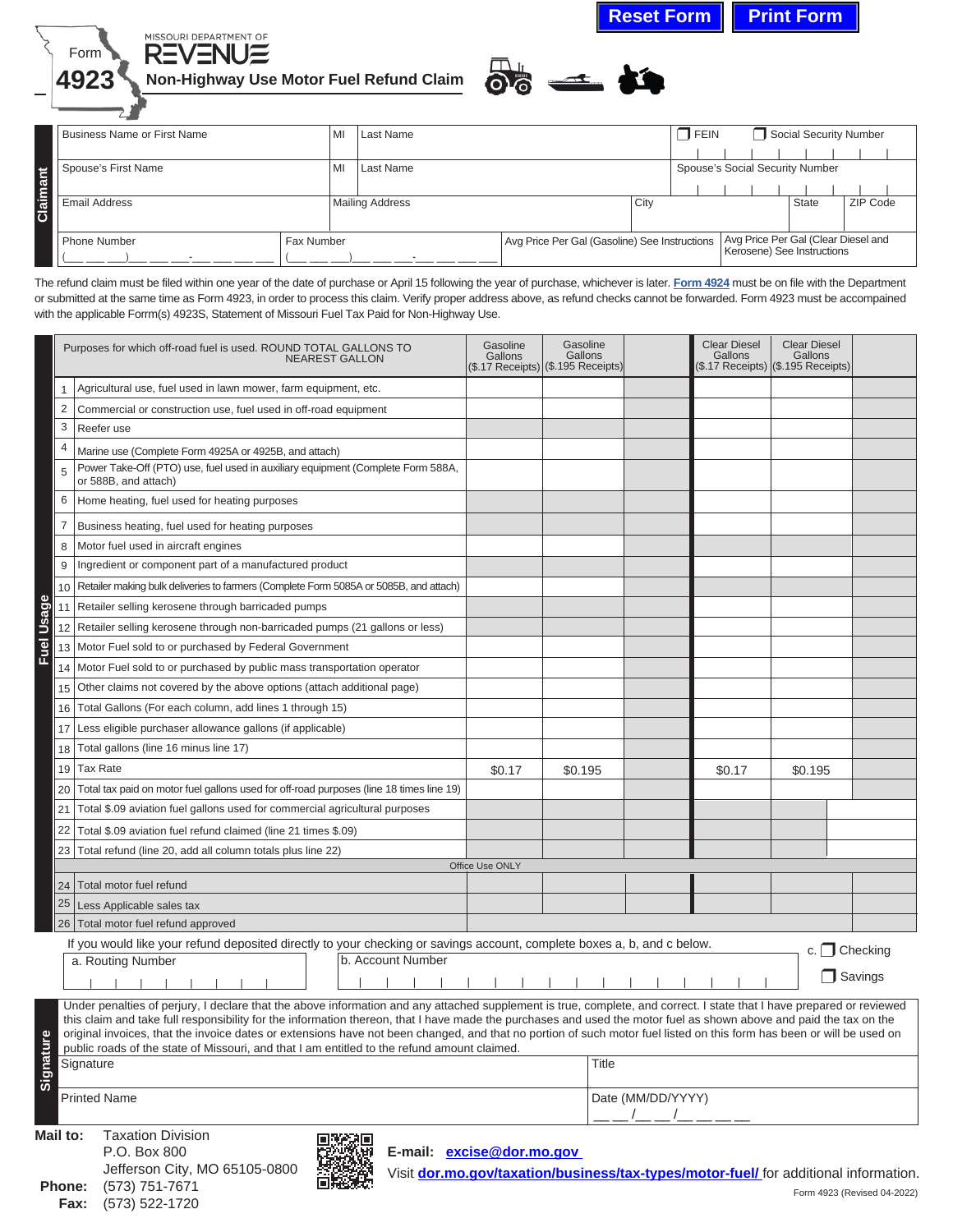## [Section 142.824](https://revisor.mo.gov/main/OneSection.aspx?section=142.824) — (Motor Fuel Tax Law) Provides the following requirements

To claim a refund for motor fuel tax paid on fuel used for exempt non-highway purposes, the ultimate consumer or retailer must file the claim within one year of the date of purchase or April 15th following the year of purchase, whichever is later. **[Form 4924](http://dor.mo.gov/forms/index.php?category=&formName=4924)**, Non-Highway Motor Fuel Tax Refund Application, must be on file with the Department in order to process this claim and may be submitted at the same time as Form 4923. Form 4923 must be accompanied with the applicable Form 4923S, Statement of Missouri Fuel Tax Paid for Non-Highway Use.

## Instructions for completing form

Average Price Per Gallon: To calculate the average price per gallon, add the price per gallon for each applicable transaction, from each receipt. Then divide the total dollar amount by the number of applicable transactions on each receipt.

### Round all gallons to nearest gallon

- Line 1: Enter total gallons of fuel used in equipment for agricultural purposes, or fuel used in residential or personal off-road equipment (residential lawn mowers, ATV's, chain saws, weed eaters, etc.).
- Line 2: Enter total gallons of fuel used in off-road equipment for commercial or construction purposes.
- Line 3: Enter total gallons of fuel used in reefer units.
- Line 4: Enter total gallons of fuel used in watercraft. Attach a completed **[Form 4925A](https://dor.mo.gov/forms/?formName=4925A&category=&year=99http://)** for \$0.17 receipts and **[Form 4925B](https://dor.mo.gov/forms/?formName=4925B&category=&year=99)** for \$0.195 receipts.
- Line 5:Enter total gallons of fuel used in the operation of PTO equipment. Attach a completed **[Form 588A](https://dor.mo.gov/forms/?formName=588A&category=&year=99)** for \$0.17 receipts and **[Form 588B](https://dor.mo.gov/forms/?formName=588A&category=&year=99)**  for \$0.195 receipts.
- Line 6: Enter total gallons of fuel used for home heating purposes.
- Line 7: Enter total gallons of fuel used for business heating purposes.
- Line 8: Enter total gallons of gasoline used in aircraft.
- Line 9: Enter total gallons of fuel used as an ingredient or component part of the finished product.
- Line 10: Retailers, enter the bulk sales of one hundred gallons or more of gasoline delivered to farmers. Attach a completed **[Form 5085A](https://dor.mo.gov/forms/?formName=5085A&category=&year=99)** for \$0.17 receipts and **[Form 5085B](https://dor.mo.gov/forms/?formName=5085B&category=&year=99)** for \$0.195 receipts**,** Bulk Deliveries of Agricultural Gasoline.
- Line 11: Retailers, enter the total gallons of kerosene sold through barricaded pumps.
- Line 12: Retailers, enter the total number of gallons of kerosene sold in quantities of 21 gallons or less through non-barricaded pumps.
- Line 13: Enter the total gallons of fuel sold to or purchased by the Federal Government.
- Line 14: Enter the total gallons of fuel sold to or purchased by the public mass transportation operator.
- Line 15: Enter total gallons of fuel used for other off-road purposes. Explain how the fuel is used for off-road purposes.
- Line 16: Enter total gallons.
- Line 17: Enter gallons of eligible purchaser allowance. Motor fuel distributor claimants only.
- Line 18: Enter total gallons subject to a refund (Line 16 less Line 17).
- Line 19: Tax Rate
- Line 20: Enter total tax paid on gallons used for off-road purposes, by tax rate (Line 18 times Line 19).
- Line 21: Enter total \$.09 aviation fuel gallons used for commercial agricultural purposes.
- Line 22: Enter total \$.09 aviation fuel tax paid on gallons used for commercial agricultural purposes (Line 21 multiplied by \$.09).
- Line 23: Enter total refund amount. Add all columns from line 20 plus line 22.
- Line 24: Lines 24 through 26: For office use only. The Department will calculate, if applicable.

#### **Remember to sign and date form. Claims received unsigned will be returned.**

If you have questions or need assistance in completing this form, please call this office at (573) 751-7671 (TTY (800) 735-2966) or e-mail this office at: **excise@dor.mo.gov**. You may also access a copy of this form on the Department's website: **[dor.mo.gov/forms](https://dor.mo.gov/forms/).**

#### **Ever served on active duty in the United States Armed Forces?**

If yes, visit **[dor.mo.gov/military/](https://dor.mo.gov/military/)** to see the services and benefits we offer to all eligible military individuals. A list of all state agency resources and benefits can be found at **[veteranbenefits.mo.gov/state-benefits/](https://veteranbenefits.mo.gov/state-benefits/)**.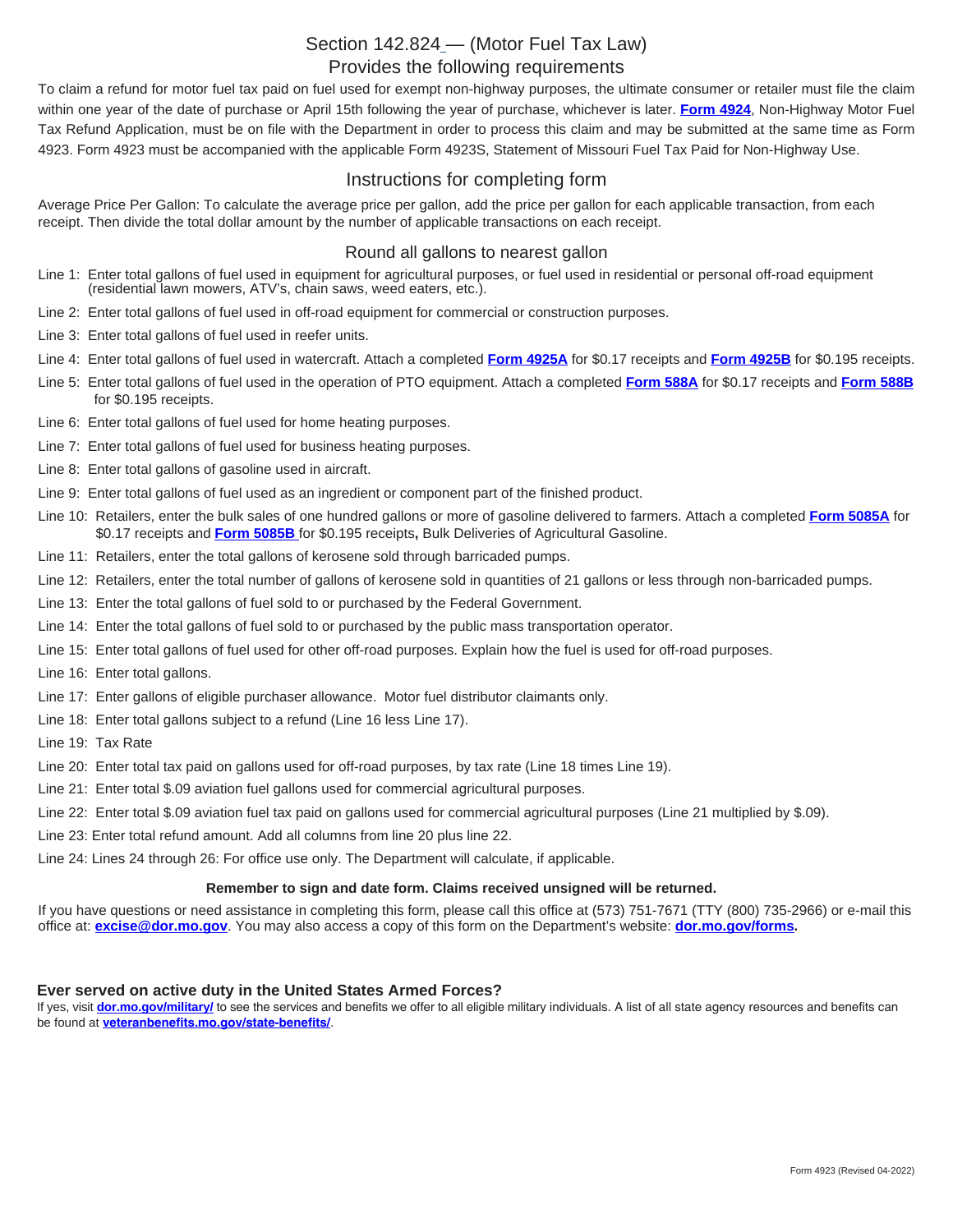# Missouri Department of Revenue **Motor Fuel Refund Application**

Form **4924**

|                             |                                                                                                                                                                                                                                       |                                                                                                                               |                              | Department Use Only - Date Keyed (MM/DD/YYYY): ___ __ / __ __ / ___ __ / ___ __ _ |                 |                             |  |  |  |  |  |  |
|-----------------------------|---------------------------------------------------------------------------------------------------------------------------------------------------------------------------------------------------------------------------------------|-------------------------------------------------------------------------------------------------------------------------------|------------------------------|-----------------------------------------------------------------------------------|-----------------|-----------------------------|--|--|--|--|--|--|
|                             | Name                                                                                                                                                                                                                                  | FEIN Social Security Number Diriver License Number                                                                            |                              |                                                                                   |                 |                             |  |  |  |  |  |  |
|                             | <b>Physical Address</b>                                                                                                                                                                                                               | <b>Mailing Address</b>                                                                                                        |                              |                                                                                   |                 |                             |  |  |  |  |  |  |
|                             | City or Town                                                                                                                                                                                                                          | <b>State</b><br>Zip Code                                                                                                      | City or Town                 | <b>State</b>                                                                      | <b>ZIP Code</b> |                             |  |  |  |  |  |  |
| <b>Claimant Information</b> | County of Physical Address   Location of Physical Address (Select One)<br>Inside City Limits   Outside City Limits                                                                                                                    |                                                                                                                               | E-mail Address               |                                                                                   |                 |                             |  |  |  |  |  |  |
|                             | Alternate Telephone Number<br><b>Telephone Number</b>                                                                                                                                                                                 | Fax Number                                                                                                                    |                              |                                                                                   |                 |                             |  |  |  |  |  |  |
|                             |                                                                                                                                                                                                                                       |                                                                                                                               |                              |                                                                                   |                 |                             |  |  |  |  |  |  |
|                             | T Yes T No (If yes, attach a copy of your sales or use tax exemption letter or complete a Sales<br>Are you exempt from Missouri sales tax?<br>or Use Tax Exemption Certificate (Form 149) and submit it along with this form.)        |                                                                                                                               |                              |                                                                                   |                 |                             |  |  |  |  |  |  |
|                             |                                                                                                                                                                                                                                       |                                                                                                                               |                              |                                                                                   |                 |                             |  |  |  |  |  |  |
|                             | Select all applicable boxes. Review the instructions on back for assistance.<br>Agricultural Use                                                                                                                                      |                                                                                                                               |                              |                                                                                   |                 |                             |  |  |  |  |  |  |
|                             |                                                                                                                                                                                                                                       |                                                                                                                               |                              |                                                                                   |                 |                             |  |  |  |  |  |  |
|                             |                                                                                                                                                                                                                                       |                                                                                                                               |                              |                                                                                   |                 |                             |  |  |  |  |  |  |
|                             |                                                                                                                                                                                                                                       |                                                                                                                               |                              |                                                                                   |                 |                             |  |  |  |  |  |  |
|                             | Custom work performed? Ves No If yes, type of custom work: ____________                                                                                                                                                               |                                                                                                                               |                              |                                                                                   |                 |                             |  |  |  |  |  |  |
|                             | No Farm - Residential or Personal off-road use only (includes residential lawn mowers, ATVs, chain saws, weed eaters, etc.)<br>Aviation Use - Provide use type: Commercial agricultural use   Business use<br>$\Box$ Recreational use |                                                                                                                               |                              |                                                                                   |                 |                             |  |  |  |  |  |  |
|                             |                                                                                                                                                                                                                                       |                                                                                                                               |                              |                                                                                   |                 |                             |  |  |  |  |  |  |
|                             | Commercial Use (includes lawn care services, golf courses and construction companies)                                                                                                                                                 |                                                                                                                               |                              |                                                                                   |                 |                             |  |  |  |  |  |  |
|                             | <b>Heating Use</b>                                                                                                                                                                                                                    |                                                                                                                               |                              |                                                                                   |                 |                             |  |  |  |  |  |  |
|                             | Home heating % ________________ D Business heating %______________                                                                                                                                                                    |                                                                                                                               |                              |                                                                                   |                 |                             |  |  |  |  |  |  |
|                             |                                                                                                                                                                                                                                       |                                                                                                                               |                              |                                                                                   |                 |                             |  |  |  |  |  |  |
|                             | Marine Use - List watercraft: ___________                                                                                                                                                                                             |                                                                                                                               |                              |                                                                                   |                 |                             |  |  |  |  |  |  |
|                             | Motor Fuel Sold To or Purchased By Federal Government                                                                                                                                                                                 |                                                                                                                               |                              |                                                                                   |                 |                             |  |  |  |  |  |  |
| Type of Fuel Usage          |                                                                                                                                                                                                                                       |                                                                                                                               |                              |                                                                                   |                 |                             |  |  |  |  |  |  |
|                             | Motor Fuel Sold To or Purchased By Public Mass Transportation Operator (Effective 8-28-07)                                                                                                                                            |                                                                                                                               |                              |                                                                                   |                 |                             |  |  |  |  |  |  |
|                             | Retailers list the name and address of the public mass transportation service to whom sales will be made: _____________________________                                                                                               |                                                                                                                               |                              |                                                                                   |                 |                             |  |  |  |  |  |  |
|                             | Power Take-Off (PTO) Use                                                                                                                                                                                                              |                                                                                                                               |                              |                                                                                   |                 |                             |  |  |  |  |  |  |
|                             |                                                                                                                                                                                                                                       | List type of vehicle operation: _________<br>Reefer Use - Indicate number of reefer units being used: _______________________ |                              |                                                                                   |                 |                             |  |  |  |  |  |  |
|                             | Retailer making bulk deliveries to farmers (Effective 1-1-06)                                                                                                                                                                         |                                                                                                                               |                              |                                                                                   |                 |                             |  |  |  |  |  |  |
|                             | Must have Agricultural Gasoline Bulk Sale Exemption Certificate (Form 5084) on file.                                                                                                                                                  |                                                                                                                               |                              |                                                                                   |                 |                             |  |  |  |  |  |  |
|                             | <b>Retailer Selling Kerosene</b>                                                                                                                                                                                                      |                                                                                                                               |                              |                                                                                   |                 |                             |  |  |  |  |  |  |
|                             | Barricaded pumps (attach copy of IRS certification)<br>- 1<br>Non-barricaded pumps in quantities of 21 gallons or less<br>$\mathbf{1}$<br>Other Usage - Describe use and equipment: ______                                            |                                                                                                                               |                              |                                                                                   |                 |                             |  |  |  |  |  |  |
|                             |                                                                                                                                                                                                                                       |                                                                                                                               |                              |                                                                                   |                 |                             |  |  |  |  |  |  |
|                             |                                                                                                                                                                                                                                       |                                                                                                                               |                              |                                                                                   |                 |                             |  |  |  |  |  |  |
|                             |                                                                                                                                                                                                                                       |                                                                                                                               |                              |                                                                                   |                 |                             |  |  |  |  |  |  |
| Bulk Storage<br>(Tank Size) | If no bulk storage, explain how fuel is received: _____                                                                                                                                                                               |                                                                                                                               |                              |                                                                                   |                 |                             |  |  |  |  |  |  |
| Signature                   | Under penalties of perjury, I declare that the above information and any attached supplement is true, complete, and correct.                                                                                                          |                                                                                                                               |                              |                                                                                   |                 |                             |  |  |  |  |  |  |
|                             | Claimant's Signature                                                                                                                                                                                                                  |                                                                                                                               | <b>Typed or Printed Name</b> |                                                                                   |                 |                             |  |  |  |  |  |  |
|                             | Title, if applicable                                                                                                                                                                                                                  |                                                                                                                               | Date (MM/DD/YYYY)            |                                                                                   |                 |                             |  |  |  |  |  |  |
|                             |                                                                                                                                                                                                                                       |                                                                                                                               | __ _/__ _/__ __ __           |                                                                                   |                 | Form 4924 (Revised 07-2013) |  |  |  |  |  |  |
| Mail to:                    | <b>Taxation Division</b><br>P.O. Box 800                                                                                                                                                                                              | Phone: (573) 751-7671<br>TTY: (800) 735-2966                                                                                  |                              | Visit http://dor.mo.gov/business/fuel/                                            |                 |                             |  |  |  |  |  |  |
|                             | Jefferson City, MO 65105-0800                                                                                                                                                                                                         | Fax: (573) 522-1720                                                                                                           |                              | for additional information.                                                       |                 |                             |  |  |  |  |  |  |
|                             |                                                                                                                                                                                                                                       | E-mail: excise@dor.mo.gov                                                                                                     |                              |                                                                                   |                 |                             |  |  |  |  |  |  |